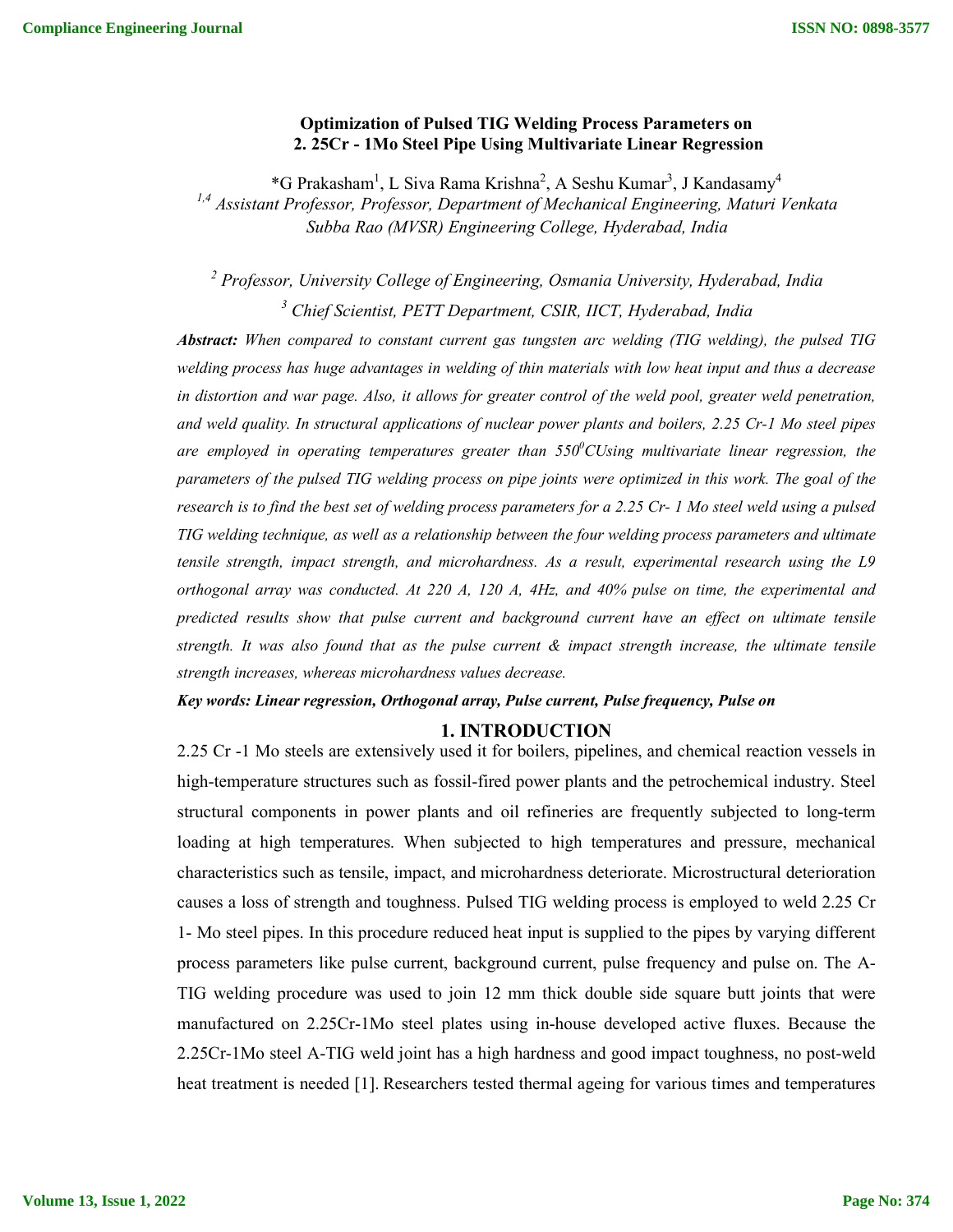to investigate microstructural changes associated to carbide precipitation and coarsening in 2.25 Cr1 Mo steel. When subjected to service temperatures, the coarsening of alloy carbide precipitates, as well as changes in their forms and morphologies, are the two main causes impacting hardness deterioration in this type of steel [2]. The impact of several microstructural regions on the hot corrosion of tungsten inert gas weldment in 2.25Cr-1Mo boiler tube steel has been investigated. According to the findings, several parts of the weldment were oxidized at  $900^{\circ}$  C in a brine  $Na<sub>2</sub>SO<sub>4</sub>$ -60 percent  $V<sub>2</sub>O<sub>5</sub>$  atmosphere. The study looks at how inner scales form over the HAZ in the presence of free Cr [3]. Multipass welding procedures have been devised based on the temperbead and traditional weaving techniques to remove post-weld heat treatment (PWHT) of creep resistant 2.25Cr -1Mo steel. The goal of both treatments is to smooth and cool the heat-affected zone (HAZ). The PWHT resulted in the greatest decrease in hardness and decreased hardness variation throughout the HAZ, according to the results[4]. The Taguchi approach was used to study parametric optimization of the pulsed TIG welding process. To improve ultimate tensile strength and hardness in bead shape, welding parameters such as welding current, wire feed rate and gas flow rate, were used. Welding operations were carried out with 1.2 mm filler rods and shielding gases of Argon (85%) and Co2 (15%). MINITAB -16 was used to create the L27 orthogonal array. According to the results of the experiments, welding current is the most important element for ultimate tensile strength, followed by gas flow rate. For hardness, the ANOVA approach findings show wire feed rate followed by gas flow rates [5]. Long pulsing duration created a coarser microstructure than pulse width duration, according to the findings. The structure coarsened as the peak current increased [6]. The Taguchi technique was used to bead on welding trials in order to optimize the Pulsed TIG welding process parameters of alloy C-276. The researchers used a Taguchi L9 orthogonal array with nine trials for four parameters with three levels. According to the findings, the pulse current had the greatest influence on penetration depth, followed by the pulse on time. A confirmation test was performed to check the Taguchi analysis results, and the results reveal a good match between expected and predicted results [7]. Using a pulsed TIG welding method, the result of pulse frequency an aluminum lithium alloy is investigated. Pulse frequency has an impact on tensile characteristics, hardness, and bead microstructure. The insertion of pulse current results in the formation of an equiaxed grain structure. After Solution treatment and ageing, tensile strength is boosted using a 6Hz pulse frequency. Maximum in hardness, ultimate tensile strength, and % elongation was all good [8]. The study's practical advantage is that using the determined optimum condition increases mechanical quality, and the regression models created are useful for process automation [9]. The effect of microstructure on the impact toughness of titanium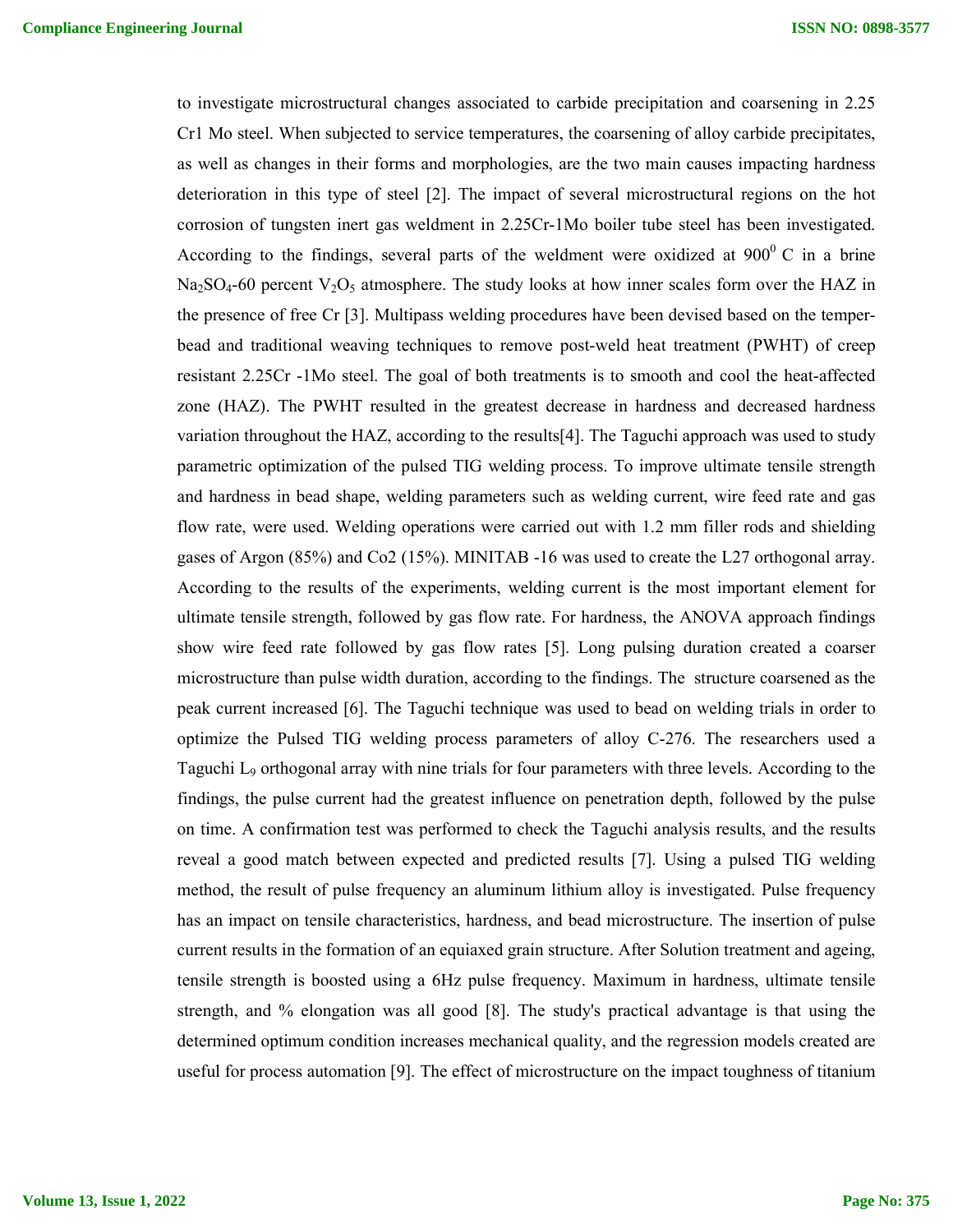alloys welded with pulsed current TIG was examined. The findings show that impact toughness and grain size have an inverse relationship. Pulsing current, according to other studies, increases impact toughness up to a specific frequency (6Hz) [10].

### **2. Experimental Methods**

The pipes of 2.25 Cr -1 Mo steel pipe of 5 mm thickness and 45 mm outer diameter are shown in Figure 1. chosen for the present work. Pulse current, background current, pulse frequency, and pulse on are the input parameters. With argon as a shielding gas, the root welding is done with 1.6 mm diameter filler wire and the finish welding is done with 2.5 mm diameter EB90S3 filler wire.



all dimensions are in mm

Figure 1. 2.25 Cr-1 Mo steel pipe two-dimensional view

 $T<sub>ch</sub>1<sub>2</sub> 1.25 C<sub>r</sub> 1 M<sub>o</sub>$  steel chemical composition

The chemical composition and mechanical properties of 2.25 Cr- 1 Mo steel are presented in Table 1 and 2.

| Table 1. $2.23$ CI -1 NIO steel chemical composition |      |      |      |      |                   |      |       |      |  |
|------------------------------------------------------|------|------|------|------|-------------------|------|-------|------|--|
| Element                                              |      | Mn   |      |      | $\Omega$ :<br>الا |      | Ni    | Mo   |  |
| Weight $(\% )$                                       | 0.15 | 0.66 | 0.02 | 0.02 | 0.26              | 2.36 | 0.019 | 0.93 |  |

Mechanical Property Density,  $kg/m<sup>3</sup>$ Young's, modulus kN/mm² Tensile strength, MPa Thermal conductivity, W/m K Hardness, Hv Yield strength, MPa  $\frac{0}{0}$ Elongation, T22 Steel | 7800 | 210 | 415 | 40 | 182 | 205 | 30

Table 2. Mechanical Properties of 2.25 Cr 1 Mo steel Properties

The PCGTAW experiments are conducted manually using the Indus Arc welding equipment is shown in Figure 2. Taguchi design parameters and its levels are displayed in Table 3. The pipes are cleaned thoroughly before conduction of experiments. Shielding gas of Argon with a flow rate of 14 lit /min. used protect the weld pool with a constant speed of 2.09 mm/sec. to obtain maximum ultimate tensile strength.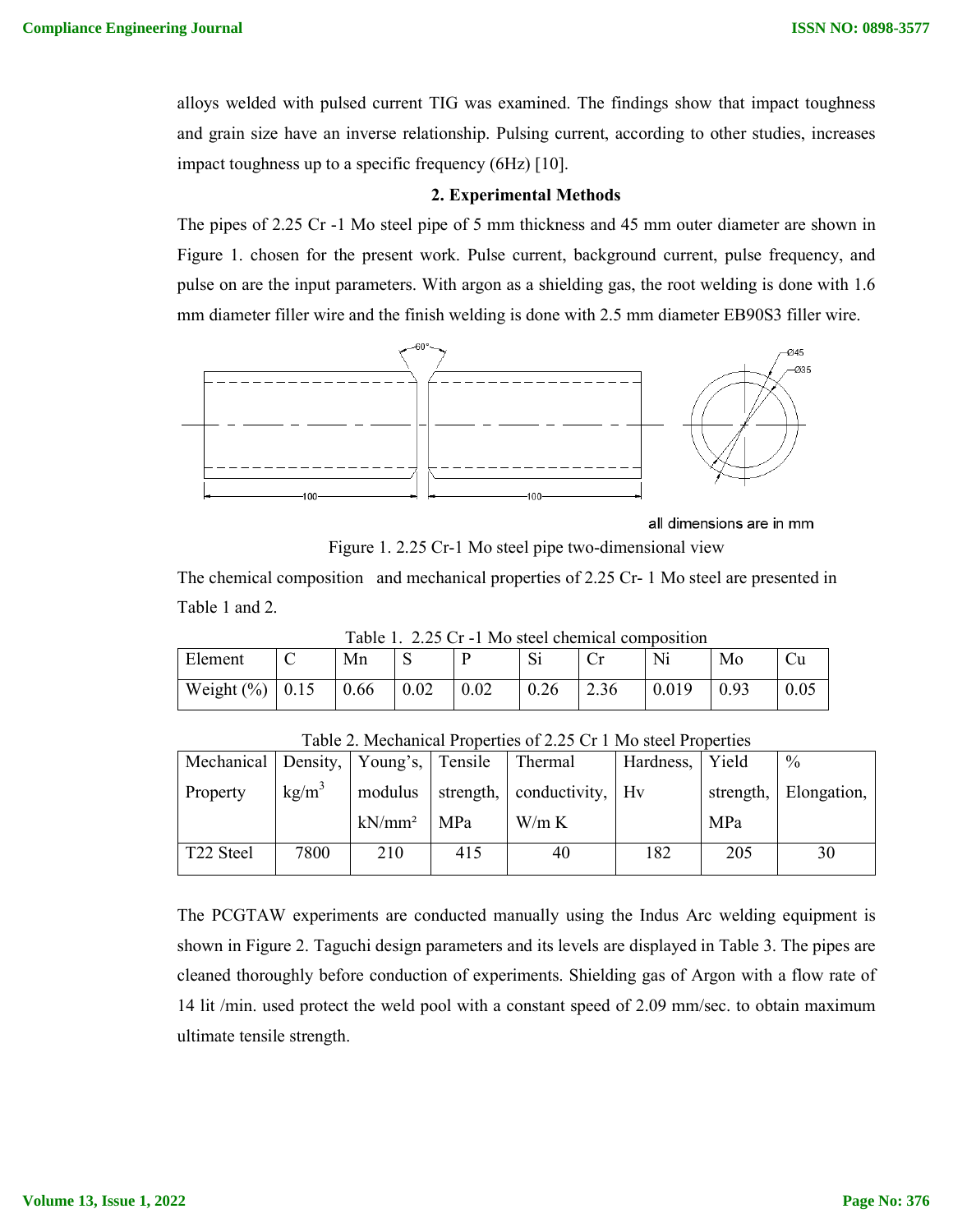

Figure 2. 2.25 Cr 1 Mo steel pipe joints

The multiple linear regression method was employed as the primary method in this investigation. MINITAB is used to create the regression equations. Equation 1 shows the general form of multiple linear regression models.

> y= β<sub>0</sub>+β<sub>1</sub>X<sub>1</sub>+β<sub>2</sub>X<sub>2</sub>+β<sub>3</sub>X<sub>3</sub>+.... β<sub>n</sub>X<sub>n</sub>(1)  $y =$  dependent variable  $X_1, X_2, X_3$  are independent variables

# **3. Results and Discussions**

## **3.1 Results**

Table 3. lists the process variables and their ranges which were used in this study. Where X1, X2, X3, and X4 denote the pulse current, background current, pulse frequency, and pulse on, as well as their minimum and maximum values. The 2.25 Cr-1 Mo steel pipes are joined using these range values.

| Level            | PC (    | BC(A)   | PF(Hz)      | PO (% |
|------------------|---------|---------|-------------|-------|
| <b>Notations</b> |         | Δ2      | $\Lambda$ 3 | A4    |
| Range            | 180-220 | 100-120 | ⊀-4         | 40-60 |
| Level 1          | 80      | 100     |             | 4U    |
| Level 2          | 200     | 10      |             | 50    |
| Level 3          | 20      | 20      |             | 6U    |

Table 3. Factors and levels

Table 4 illustrates the results for ultimate tensile strength, impact strength, and microhardness derived from the experimental test conducted out on 9 specimens utilizing the L9 orthogonal array while adjusting different process parameters. Process parameters are independent variables, while the produced values are dependent variables. The data in Tables 3 and 4 are modelled using the MINITAB software's linear regression.

$$
y = \beta_0 + \beta_1 X_1 + \beta_2 X_2 + \beta_3 X_3 + \beta_4 X_4 \qquad (2)
$$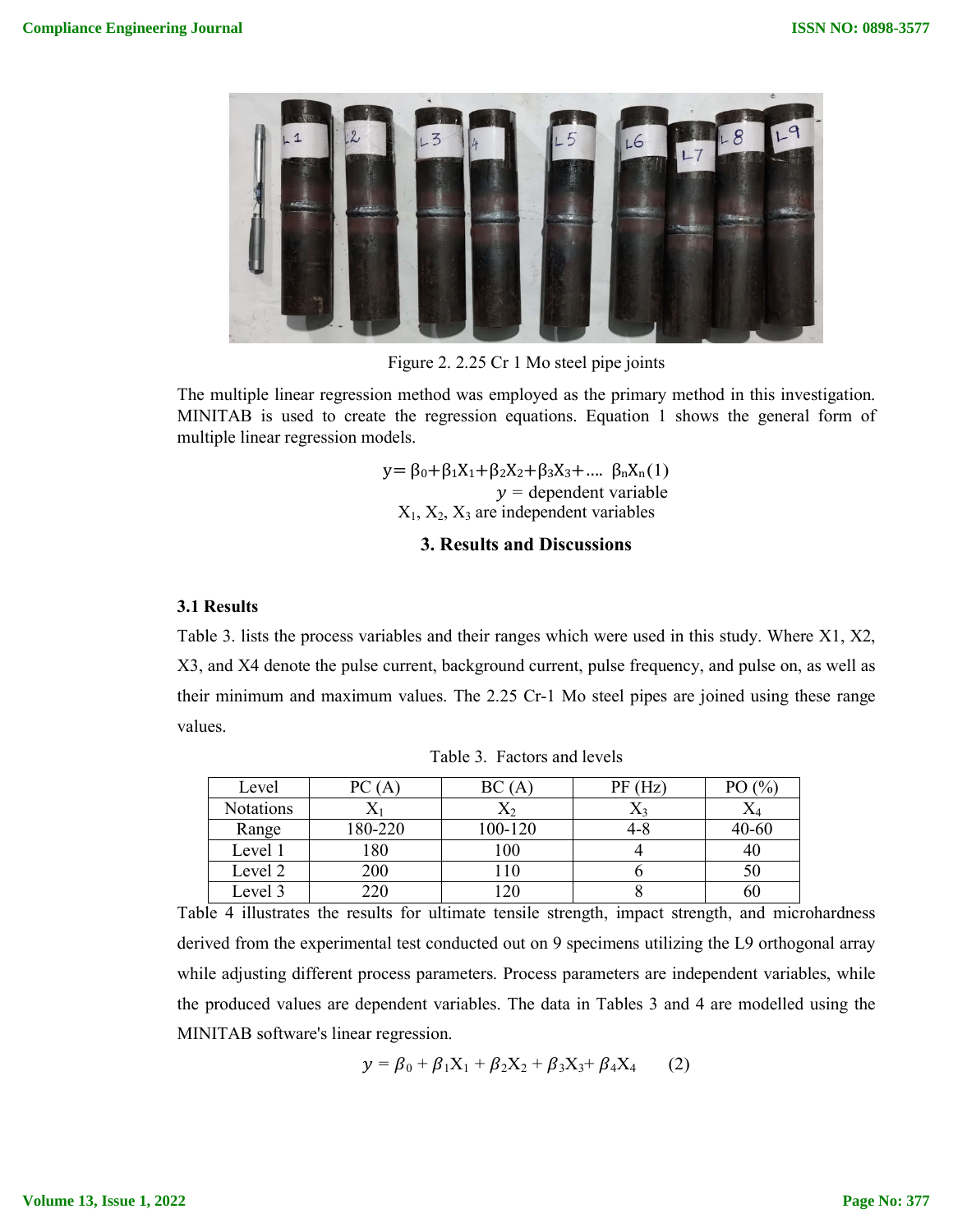

Figure 3. Tensile test specimens

| S.             |     | <b>Control Factors</b> |    | Ultimate        | Impact   | Micro    |          |
|----------------|-----|------------------------|----|-----------------|----------|----------|----------|
| N <sub>0</sub> | PC  | BC                     | PF | PO <sub>1</sub> | tensile  | strength | hardness |
|                |     |                        |    |                 | strength |          |          |
|                |     |                        |    |                 |          |          |          |
| Units          | A   | A                      | Hz | $\frac{0}{0}$   | MPa      |          | Hv       |
|                | 180 | 100                    | 4  | 40              | 411.891  | 100      | 308      |
| $\overline{2}$ | 180 | 110                    | 6  | 50              | 426.971  | 97       | 299      |
| 3              | 180 | 120                    | 8  | 60              | 475.395  | 114      | 300      |
| 4              | 200 | 100                    | 6  | 60              | 477.895  | 119      | 303      |
| 5              | 200 | 110                    | 8  | 40              | 491.105  | 100      | 291      |
| 6              | 200 | 120                    | 4  | 50              | 473.275  | 103      | 309      |
| 7              | 220 | 100                    | 8  | 50              | 478.175  | 111      | 293      |
| 8              | 220 | 110                    | 6  | 60              | 485.025  | 118      | 305      |
| 9              | 220 | 120                    | 4  | 40              | 496.495  | 102      | 296      |

Table 4. Values of ultimate tensile strength, impact strength and microhardness

The independent variables pulse current, pulse frequency, background current, and pulse on are represent  $X_1$ ,  $X_2$ ,  $X_3$ , and  $X_4$  respectively. The recorded results become the dependent variables. The following fitted model was obtained is shown in equation 3 by using MINITAB.

Where  $X_1$ ,  $X_2$ ,  $X_3$  and  $X_4$  represent the pulse current (PC), background current (BC), pulse frequency (PF) and pulse on (PO) respectively, while 'y' represents the ultimate tensile strength.

 $y=356.5 + 24.24 X_1 + 12.87 X_2 + 12.41 X_3 + 6.47 X_4$  (3)

The predicted ultimate tensile strength values are shown in Table 5 with different welding process parameters.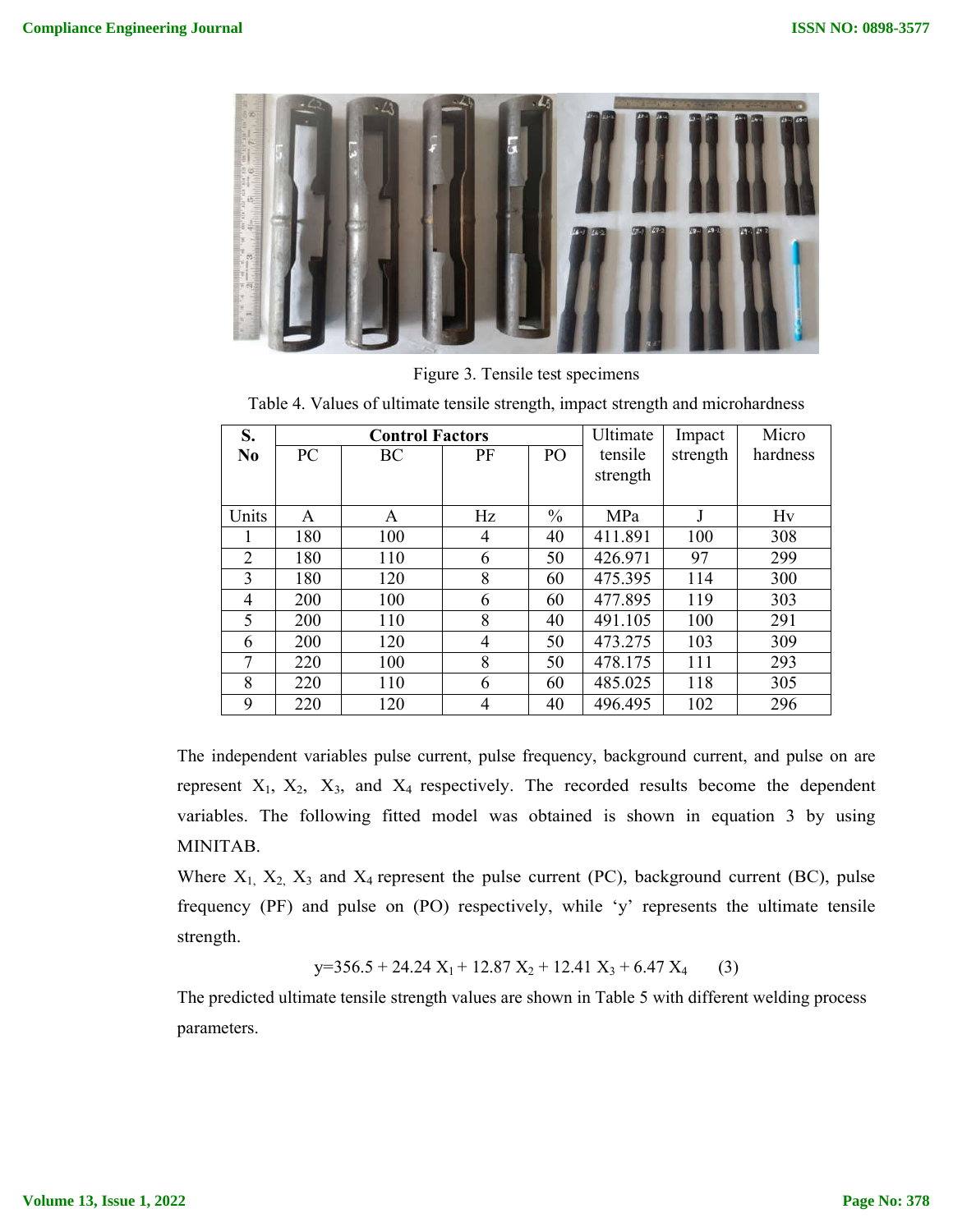| S. No          |     | <b>Control Factors</b> | Ultimate       | o<br>Predicted |          |          |
|----------------|-----|------------------------|----------------|----------------|----------|----------|
|                | PC  | <b>BC</b>              | PF             | PO             | tensile  | ultimate |
|                |     |                        |                |                | strength | tensile  |
|                |     |                        |                |                |          | strength |
| Units          | A   | A                      | Hz             | $\frac{0}{0}$  | MPa      | MPa      |
| 1              | 180 | 100                    | $\overline{4}$ | 40             | 411.89   | 412.49   |
| $\overline{2}$ | 180 | 110                    | 6              | 50             | 426.97   | 444.24   |
| 3              | 180 | 120                    | 8              | 60             | 475.39   | 475.99   |
| 4              | 200 | 100                    | 6              | 60             | 477.89   | 462.08   |
| 5              | 200 | 110                    | 8              | 40             | 491.10   | 474.42   |
| 6              | 200 | 120                    | $\overline{4}$ | 50             | 473.27   | 468.94   |
| 7              | 220 | 100                    | 8              | 50             | 478.17   | 492.26   |
| 8              | 220 | 110                    | 6              | 60             | 485.02   | 486.78   |
| 9              | 220 | 120                    | $\overline{4}$ | 40             | 496.49   | 499.12   |

Table 5. Experimental and predicted results of ultimate tensile strength



Fig. Predicted vs Experimental ultimate tensile strength

The welding process was carried out using the process parameters. The impact strength values for the run were determined and recorded. Process parameters are independent variables, whereas recorded results are dependent variables. Using MINITAB, the following fitted model was generated, as shown in equation 4.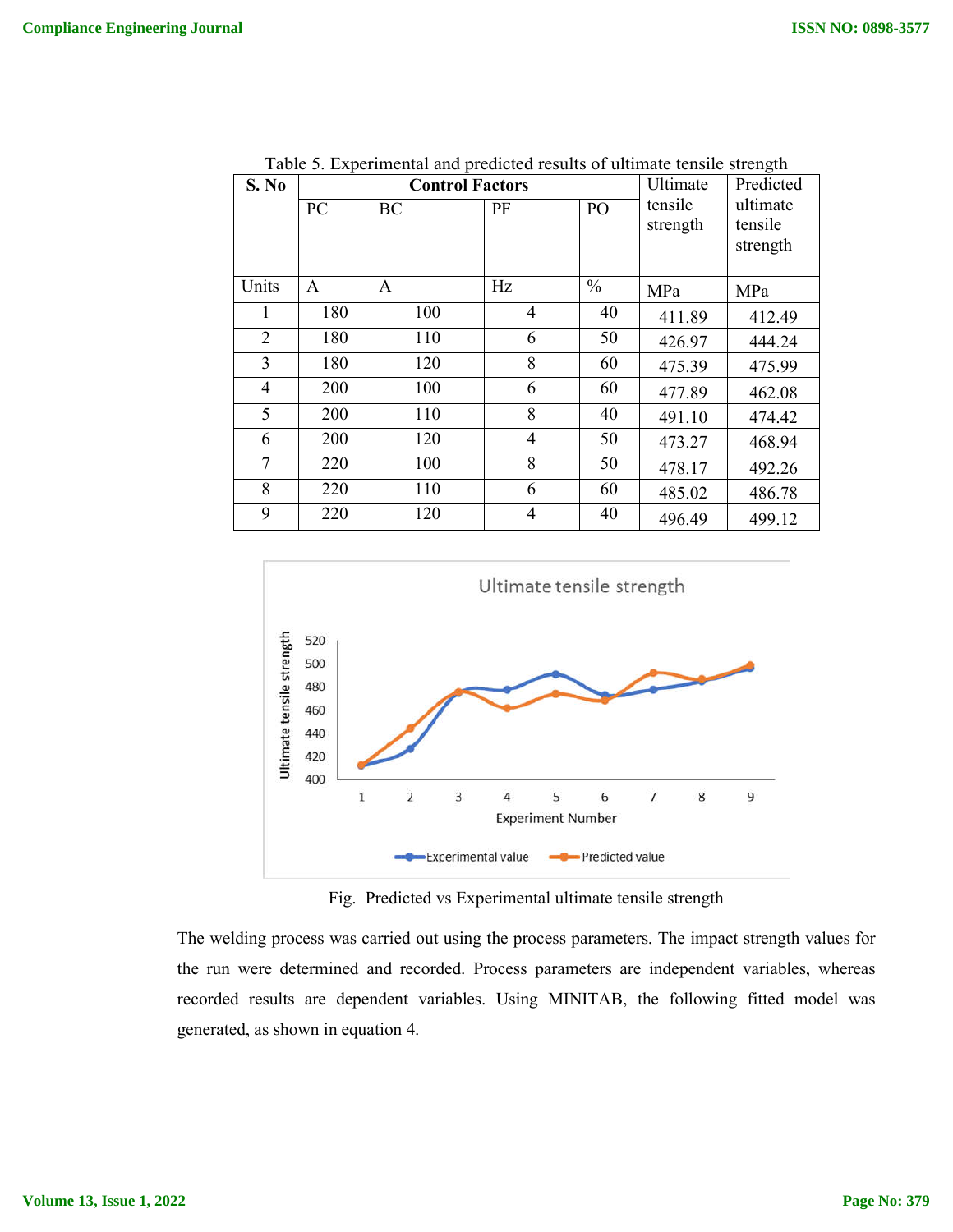

The fitted model is  $y= 85.67 + 3.33 X_1 - 3.00 X_2 + 1.83 X_3 + 8.17 X_4$  (4)

Where  $X_1$ ,  $X_2$ ,  $X_3$  and  $X_4$  represent the pulse current (PC), background current (BC), pulse frequency (PF) and pulse on (PO) respectively, while 'y' represents the impact strength. The predicted impact strength values are shown in Table 6 with different welding process parameters.

|                |     |                        |                |               |          | $\tilde{\phantom{a}}$ |
|----------------|-----|------------------------|----------------|---------------|----------|-----------------------|
| S. No          |     | <b>Control Factors</b> | Impact         | Impact        |          |                       |
|                | PC  | BC                     | PF             | PO            | strength | strength              |
|                |     |                        |                |               | values   | predicted             |
|                |     |                        |                |               |          | values                |
| Units          | A   | A                      | Hz             | $\frac{0}{0}$ | $\bf J$  | J                     |
| 1              | 180 | 100                    | 4              | 40            | 100      | 96                    |
| $\overline{2}$ | 180 | 110                    | 6              | 50            | 97       | 103                   |
| 3              | 180 | 120                    | 8              | 60            | 114      | 110                   |
| 4              | 200 | 100                    | 6              | 60            | 119      | 117                   |
| 5              | 200 | 110                    | 8              | 40            | 100      | 99                    |
| 6              | 200 | 120                    | $\overline{4}$ | 50            | 103      | 101                   |
| 7              | 220 | 100                    | 8              | 50            | 111      | 114                   |
| 8              | 220 | 110                    | 6              | 60            | 118      | 116                   |
| 9              | 220 | 120                    | 4              | 40            | 102      | 98                    |

Table 6. Experimental and predicted results of impact strength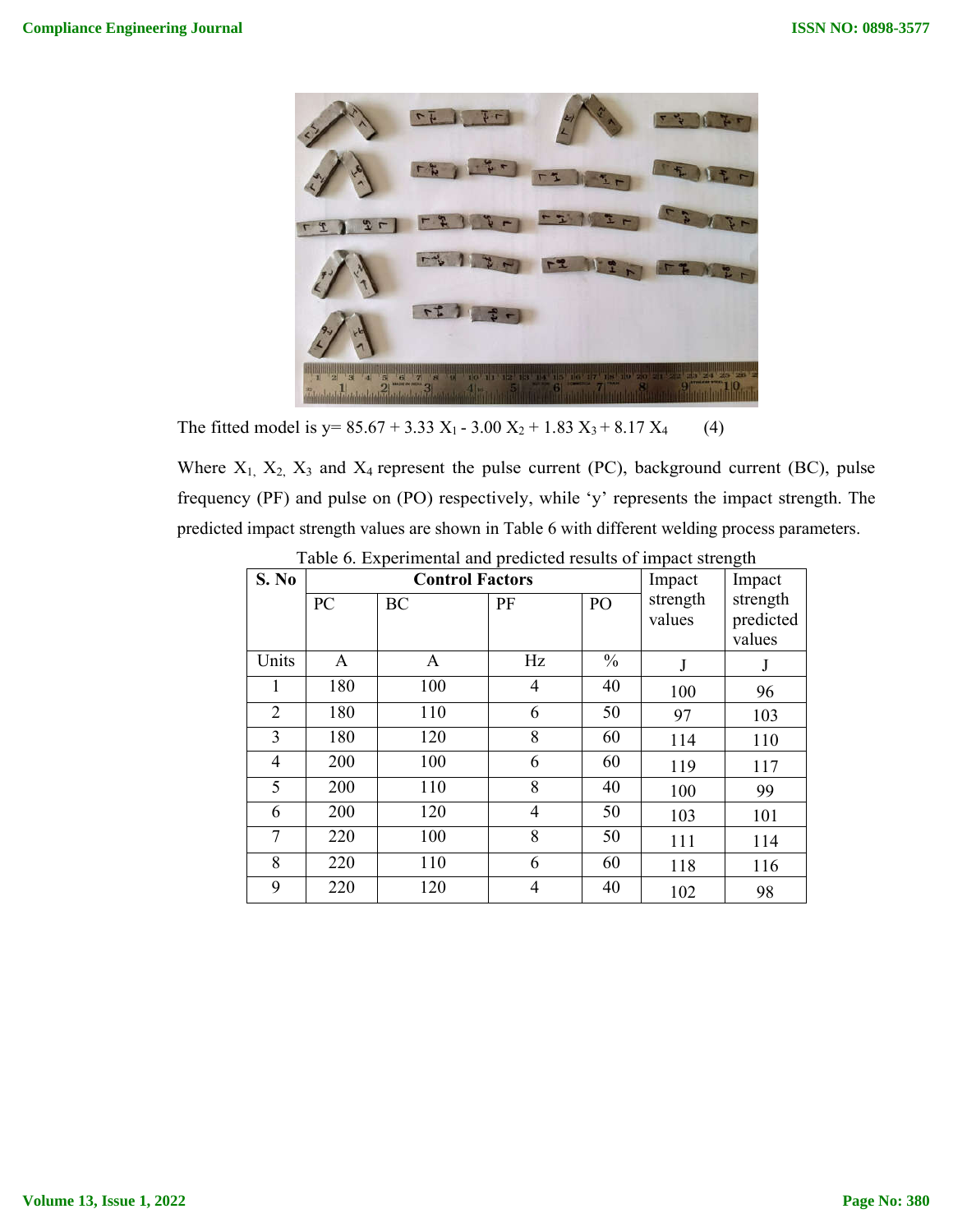

Fig. 5. Predicted impact strength vs Experimental impact strength

The experimental impact strength values and predicted impact strength values obtained from regression equations are shown in Fig 5.

The fitted model is  $y= 312.78 - 2.17 X_1 + 0.17 X_2 - 6.33 X_3 + 2.17 X_4$  (5)

The predicted microhardness values are shown in Table 7 with different welding process parameters.

| S. No          |     | <b>Control Factors</b> |    | Microhardness  | Predicted |        |
|----------------|-----|------------------------|----|----------------|-----------|--------|
|                | PC  | BC                     | PF | P <sub>O</sub> |           | values |
|                |     |                        |    |                |           |        |
| Units          | A   | A                      | Hz | $\frac{0}{0}$  | Hv        | Hv     |
|                | 180 | 100                    | 4  | 40             | 308       | 307.0  |
| $\overline{2}$ | 180 | 110                    | 6  | 50             | 299       | 303.0  |
| 3              | 180 | 120                    | 8  | 60             | 300       | 299.0  |
| 4              | 200 | 100                    | 6  | 60             | 303       | 302.0  |
| 5              | 200 | 110                    | 8  | 40             | 291       | 292.0  |
| 6              | 200 | 120                    | 4  | 50             | 309       | 307.0  |
| 7              | 220 | 100                    | 8  | 50             | 293       | 292.0  |
| 8              | 220 | 110                    | 6  | 60             | 305       | 307.0  |
| 9              | 220 | 120                    | 4  | 40             | 296       | 296.0  |

Table 7. Experimental and predicted microhardness results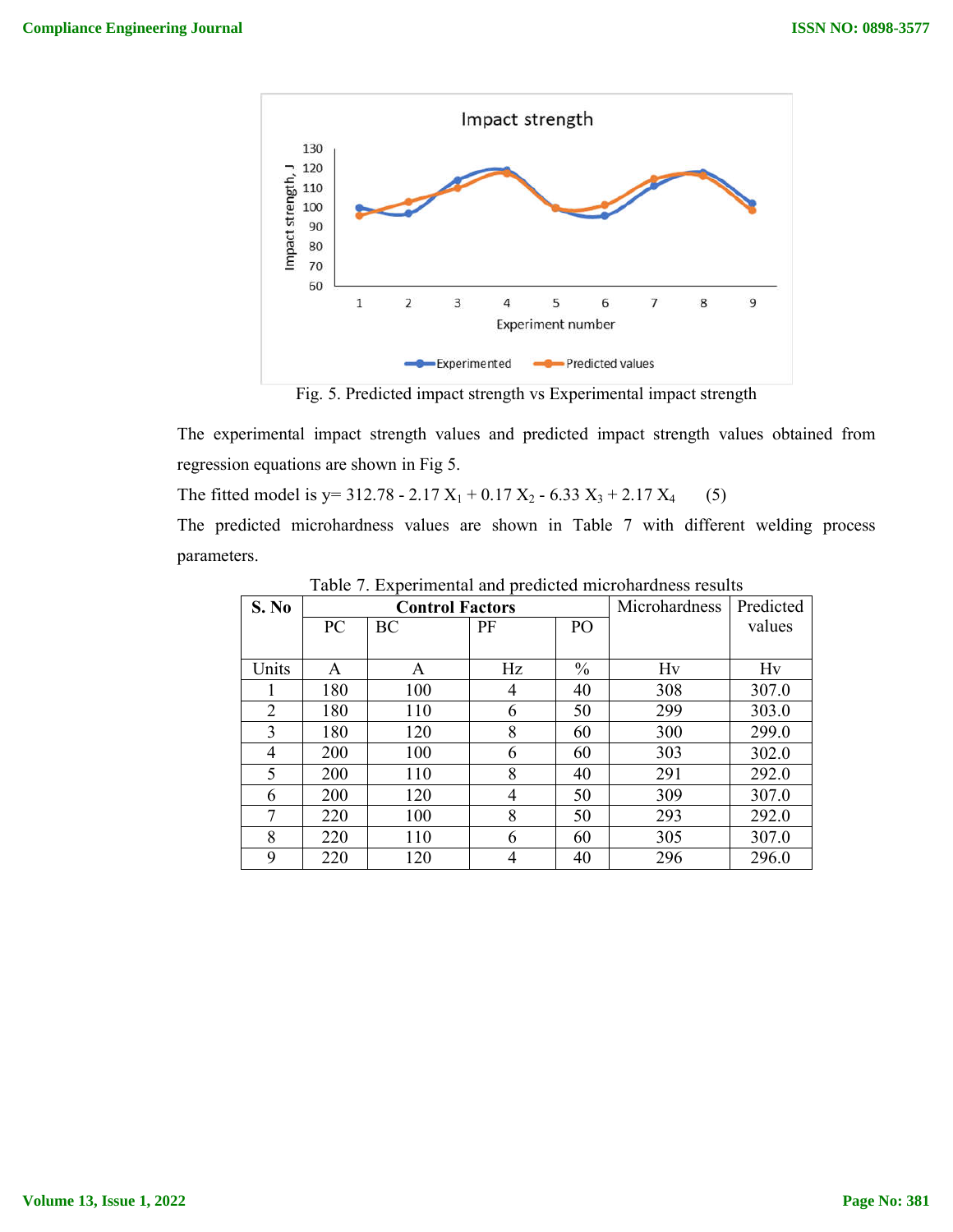

Fig. 6. Predicted microhardness vs Experimental microhardness

Figure 6 depicts the experimental impact strength values and the projected impact strength values obtained using regression equations. Table 7 displays the regression model coefficients generated from equations 3,4,5 by inserting process parameters from table 5,6,7.

| Regression<br>coefficients | Ultimate tensile<br>strength (MPa) | <b>Impact Strength</b> | Microhardness<br>Hv) |  |
|----------------------------|------------------------------------|------------------------|----------------------|--|
| $\pmb{\beta}_0$            | 356.5                              | 85.67                  | 312.78               |  |
|                            | 24.24                              | 3.33                   | $-2.17$              |  |
| $\pmb{\beta}_2$            | 12.87                              | 3.00                   | 0.17                 |  |
| $\beta_3$                  | 12.41                              | 1.83                   | $-6.33$              |  |
|                            | 6.47                               | 8.17                   | 2.17                 |  |

Table 7. Regression model coefficients

The regression equations for ultimate tensile strength, micro hardness and impact strength are Ultimate tensile strength =  $356.5 + 24.24$  X<sub>1</sub> + 12.87 X<sub>2</sub> + 12.41 X<sub>3</sub> + 6.47 X<sub>4</sub>

Impact strength =  $85.67 + 3.33$  X<sub>1</sub> -  $3.00$  X<sub>2</sub> + 1.83 X<sub>3</sub> + 8.17 X<sub>4</sub>

Microhardness =  $312.78 - 2.17 X_1 + 0.17 X_2 - 6.33 X_3 + 2.17 X_4$ 

### **3.2 Discussions**

Table 4 shows the experimental results of ultimate tensile strength, impact strength, and microhardness when various process parameters were taken into account. The greatest tensile strength is reached at 220 A, 120 A, 4 Hz, 40 process parameters, impact and microhardness values are smaller, according to the table. Increases in pulse current and background current were also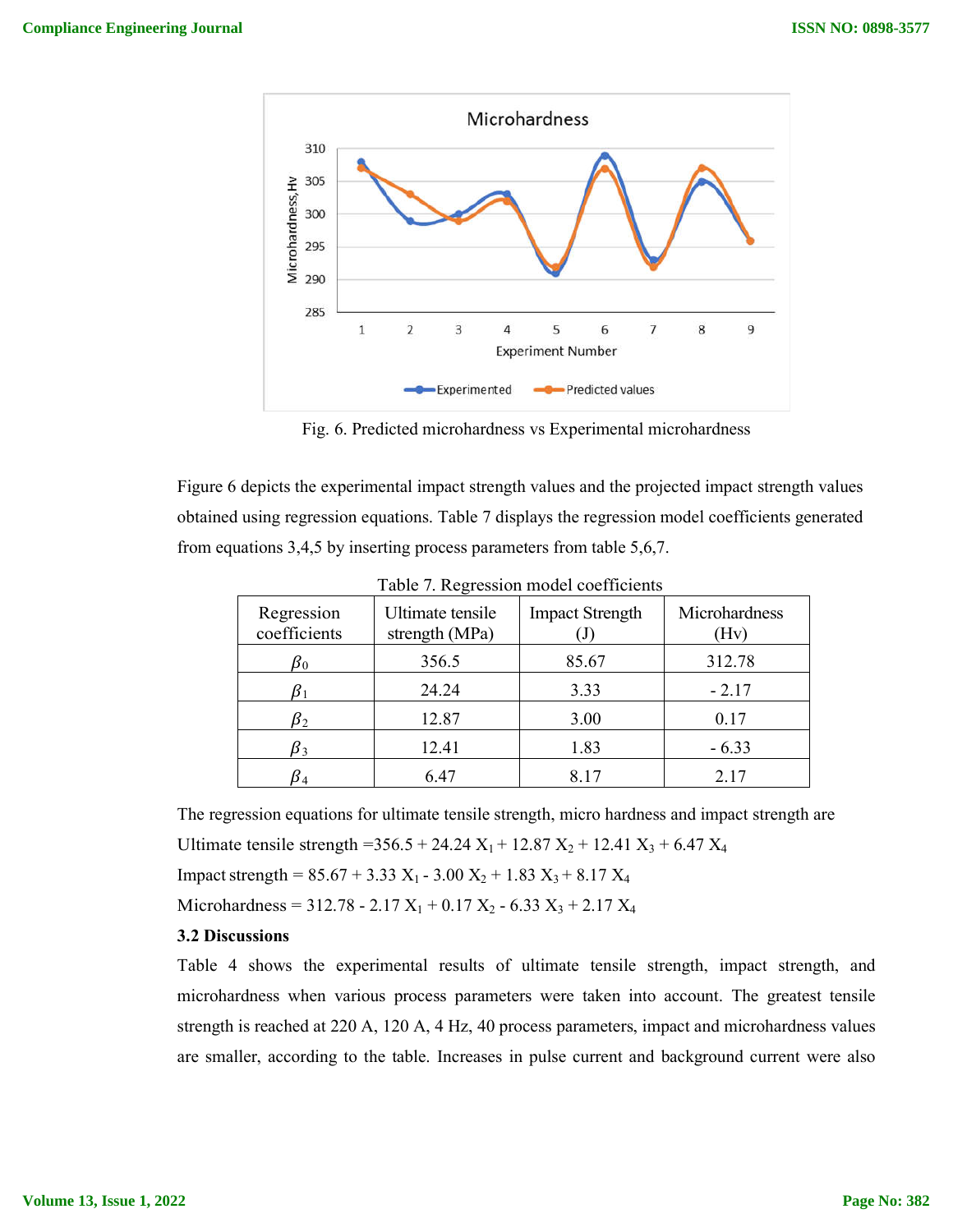found to boost ultimate tensile strength while decreasing impact strength and microhardness. The relationship between ultimate tensile strength and predicted ultimate tensile strength is seen in Figure 3. Here is some relationship between the predicted and experimental values, as shown in the graph, although there is some evident variation. From figure 4 and 5 the correlation is fine for the impact and microhardness values.

## **4. Conclusions**

The linear regression method was used to study the optimization of 2.25 Cr 1 Mo steel pipe joints fabricated by pulsed TIG welding. The research comprises determining the best process parameters for a 2.25 Cr 1- Mo weld, as well as establishing a link between process factors and ultimate tensile strength, impact strength, and microhardness. As a result, experimental research using the L9 orthogonal array was conducted and also used linear regression analysis to model and analyze ultimate tensile strength, impact strength, and microhardness in pulsed TIG welding. At 220 A, 120 A, 4 Hz, and 40%, the experimental and predicted results reveal that pulse current and background current affect ultimate tensile strength.

# **References**

[1]. B. Arivazhagan and M. Vasudevan, (2015), "Studies on A-TIG welding of 2.25Cr-1Mo (P22) steel," Journal of Manufacturing Process, Volume 18, pp 55–59.

[2]. B. B. Jha, B. K. Mishra, B. Satpati, and S. N. Ojha,(2010), "Effect of thermal ageing on the evolution of microstructure and degradation of hardness of 2.25Cr-1Mo steel," Material. Science Poland, Volume 28, pp 335-346.

[3]. Ravindra Kumar, V. K. Tewari, and Satya Prakash, (2007), "Studies on Hot Corrosion of the Microstructurally - Metallurgical and Materials Transactions A, Volume37, pp 54-58.

[4]. B. E. Peddle and C. A. Pickles, (2001), "Carbide Development in the Heat Affected Zone of Tempered and Post-Weld Heat Treated 2.25Cr-1Mo Steel Weldments," Can. Metall. Q., Volume. 40, pp 105–125.

[5]. S. Darshan, N. Praveenkumar, M. SuhasSurya, and S. Prasanna, (2017), "Optimization of Pulsed Current MIG Welding Parameters for Ultimate Tensile Strength and Hardness of ASTM A106 Pipes using Taguchi Technique," International Journal of Engineering Research in Mechanical and Civil Engineering Volume 2, pp 702-708.

[6] C. Chennaiah MB, Kumar and Rao, (32015), "Effect of Pulsed TIG Welding Parameters on the Microstructure and Micro-Hardness of AA6061 Joints," Journal of Material Science Engineering, Volume 4, pp 1-4.